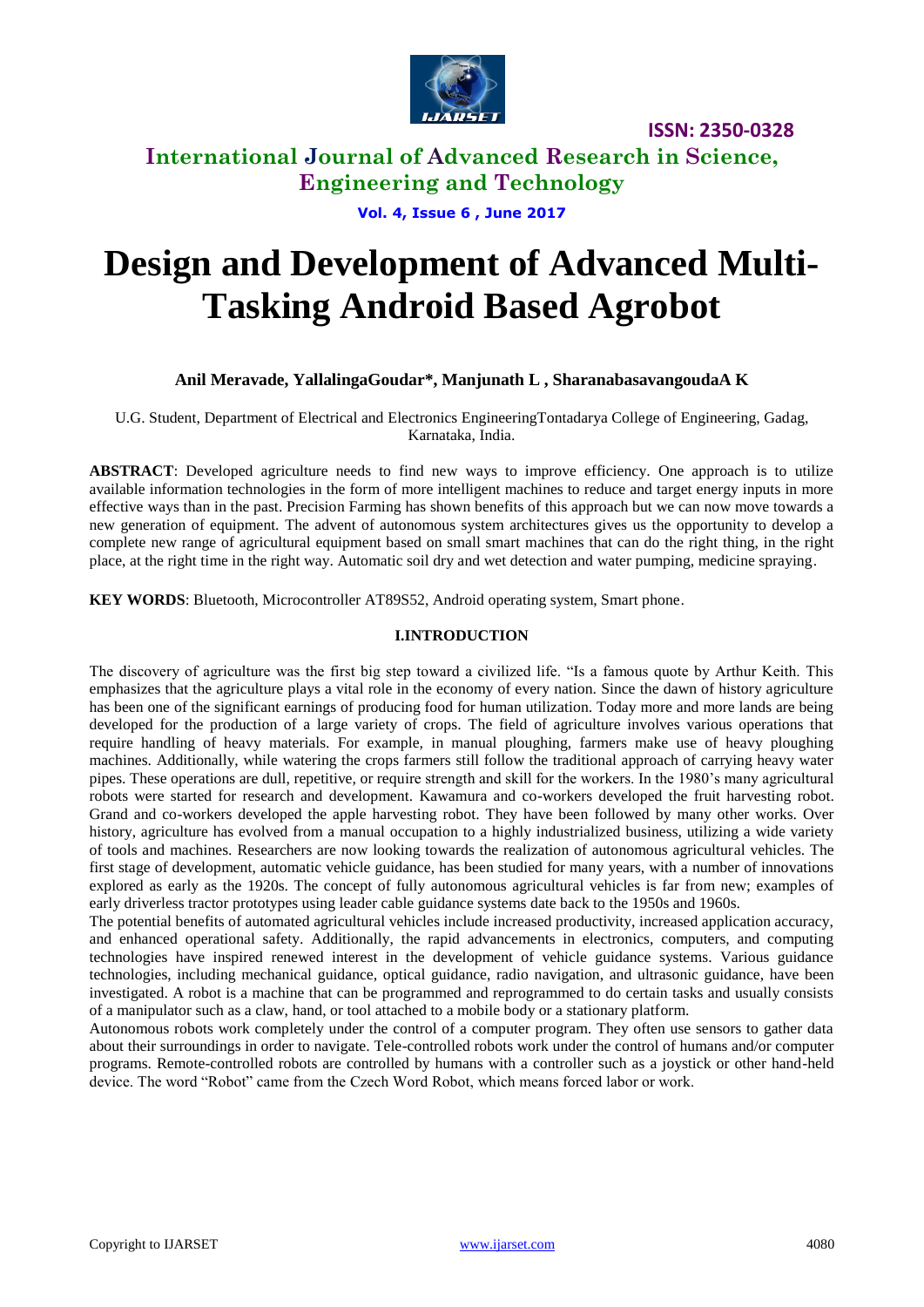

## **International Journal of Advanced Research in Science, Engineering and Technology**

### **Vol. 4, Issue 6 , June 2017**

### **II. OBJECTIVE**

Improve the efficiency and accuracy in the agricultural field and also conservation of the fuel and reduce labor work.

#### **III. COMPONENTS REQUIRED**

#### **A. Software components**

- Operating System: This application works well with android 4.0 and all versions above this.
- Backend: Java will be used for developing backend of the robot application. Embedded C is used to program the agricultural robot.
- Front End: It is developed using ADT Bundle toolkit and the language used is XML.
- The cross compiler used is **Keil Micro Vision 3**.
- **Flash Magic** software is used for dumping code into microcontroller.
- **Blue Control:** A android application for control the robot operation



Fig. 1 Block diagram of proposed model.

### **B.Hardware components**

- An android smart phone having Bluetooth facility that acts as a controller of the robot.
- An agricultural robot having the following components:
- A microcontroller 8051 development board which acts as the heart of the robot and controls the entire device.
- The IC used is 89S52.
- Motor driver circuit L293 to increase the current rating.
- Bluetooth HC05 module.
- 5 DC motors for performing the activities.
- Solar panel
- Battery
- **Microcontroller**: AT89S528K bytes of flash, 256 bytes of RAM, 32 I/O lines, Watchdog timer, two data pointers, three 16-bit timer/counters, a six-vector two-level interrupt architecture, a full duplex serial port, onchip oscillator, and clock circuitry.
- **Solar Cells:** A solar cell is an electric device that converts light (photons) from the sun into electricity.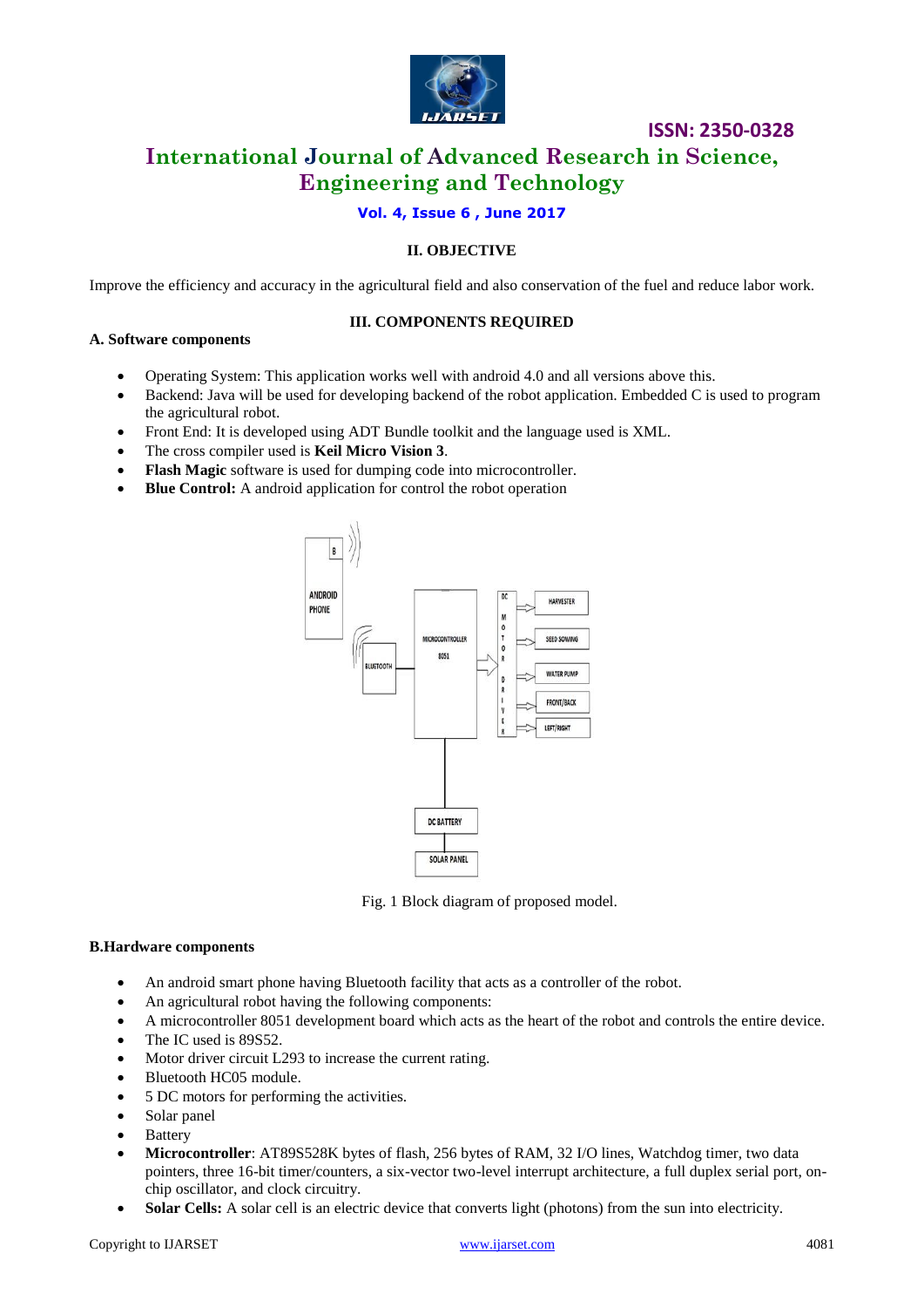

# **ISSN: 2350-0328 International Journal of Advanced Research in Science, Engineering and Technology**

### **Vol. 4, Issue 6 , June 2017**

- **Regulator**: fixed (typically 5, 12 and 15V) or variable output voltages.
- **Relay:** Relay is used for switching purpose.

### **IV. METHODOLOGY**

This model uses solar energy as an input source. The output of the solar panel is connected to the battery and the energy is stored in the battery (12v,1.2Ah). The battery is hen connected micro-controller through the IC7805 to regulate voltage from 12V to 5V. This 5V is connected to pin number of 40 and 31 0f microcontroller. The pin no. 10(RXD) of the microcontroller is connected to the TXD of the Bluetooth module and pin no.11(TXD) of microcontroller is connected to RXD of the Bluetooth module.



Fig. 2 Prototype model of proposed robot

The out port2 of microcontroller is then connected to the ULN2003 which regulates the 5V to 12V for the relay operation and it is used for the purpose of the driving the stepper motor. The output of ULN2003 is connected to relays as switches to operate the motor for the required application. Two relays are connected to one motor. The terminal of the relay is connected to ground and another one is connected motor terminal. The pin no. 25 and pin no.26 of the microcontroller is connected to the L293 which interface the two motor with one IC and can be controlled in both clock and counter clockwise direction of the motors.



Fig. 3 Blue control application view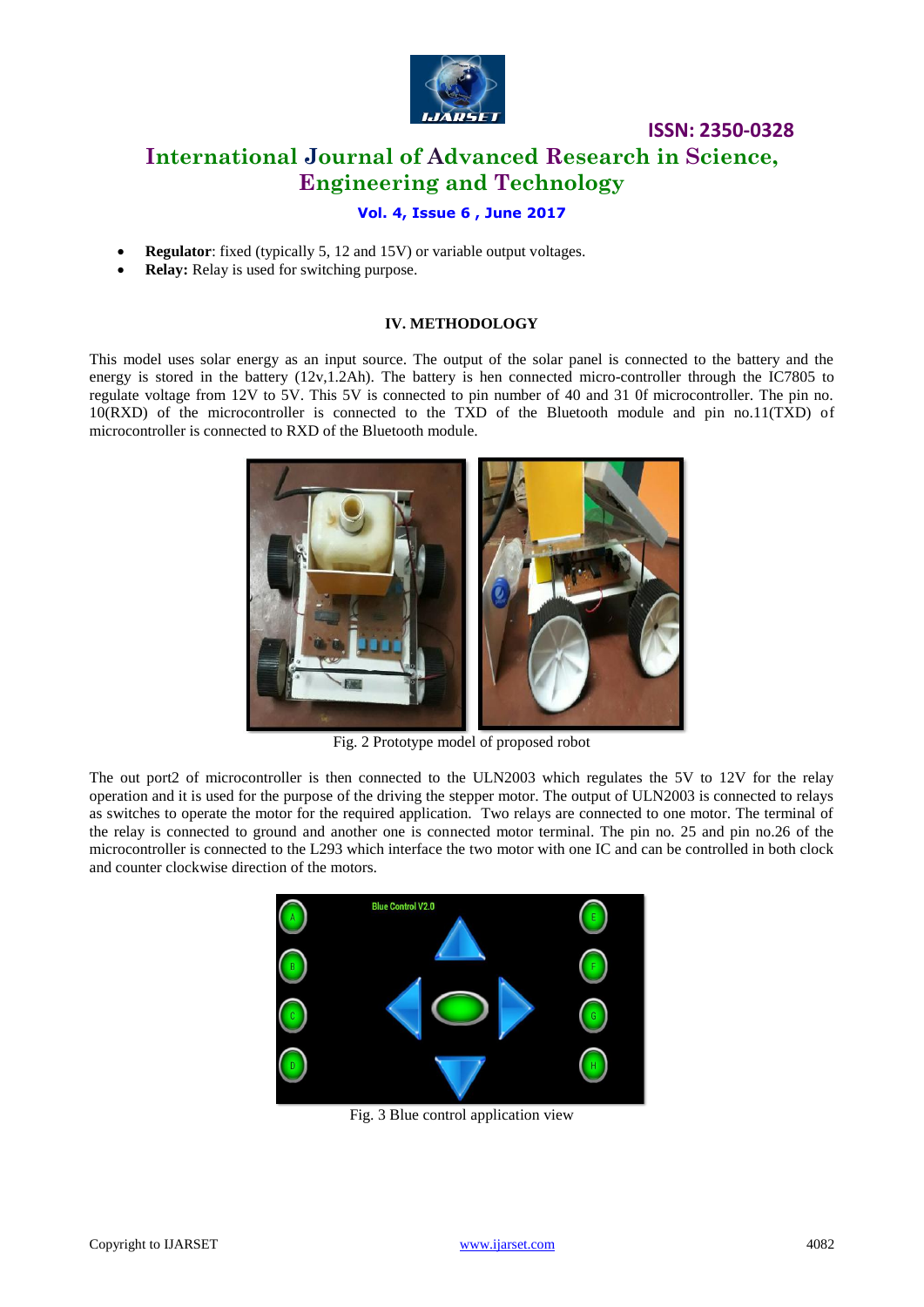

# **International Journal of Advanced Research in Science, Engineering and Technology**

### **Vol. 4, Issue 6 , June 2017**

### **V. ADVANTAGES&DISADVANTAGES**

### **A. ADVANTAGES**

- It can move in all directions.
- Saves man power.
- Easy to operate
- Consumes less power, so back up is good
- Reliable.
- It useful to the farmer.
- Environmentally friendly

### **B. DISADVANTAGES**

- In case of any repair work required good embedded knowledge.
- High initial cost.

### **C. APPLICATIONS**

- It can be used for sowing seeds.
- It is used for digging of soil.
- It will spray medicine to plants.
- Automatic irrigation.
- Irrigation in garden, parks, green house.
- Android based operation.

### **VI.CONCLUSION AND FUTURE WORK**

### **A. CONCLUSION**

- This project introduces wireless technology in the field of agriculture.
- Exploits features of Android platform to help Farmers Significantly.
- Provides a flexible user interface to farmer to control the machine effectively.
- It reduces manual labor requirement which is a boon to the farmers as finding laborers is a very difficult job today.
- The robot can work in any sort of climatic condition as well as can work nonstop unlike humans.
- The time required to carry out the five functionalities reduces considerably in comparison with carrying out the same activities manually.
- It is a onetime investment which reduces the overall farming cost considerably.
- This robot acts as a gateway to automated smart farming.

### **B. FUTURE ENHANCEMENT**

- As far as future enhancements are concerned, this project has ample scope.
- As an extension to this initial prototype many sensors can be added to detect obstacles and make the robot smarter.
- Sensors to detect the depth of the land to appropriately sow seeds can be added.
- A camera can be installed on the robot and the application can be modified in order to display the field with a 360-degree view on the app as the robot moves.
- New technologies like ZigBee, Wi-Fi, IOT, Wi-Fi Smart can be used to have a large connectivity range.
- Sensors to detect temperature and moisture content and take actions of sprinkling water can be added.
- A pesticide sprinkler can be added along with a sensor that detects the quantity of pesticide required**.**